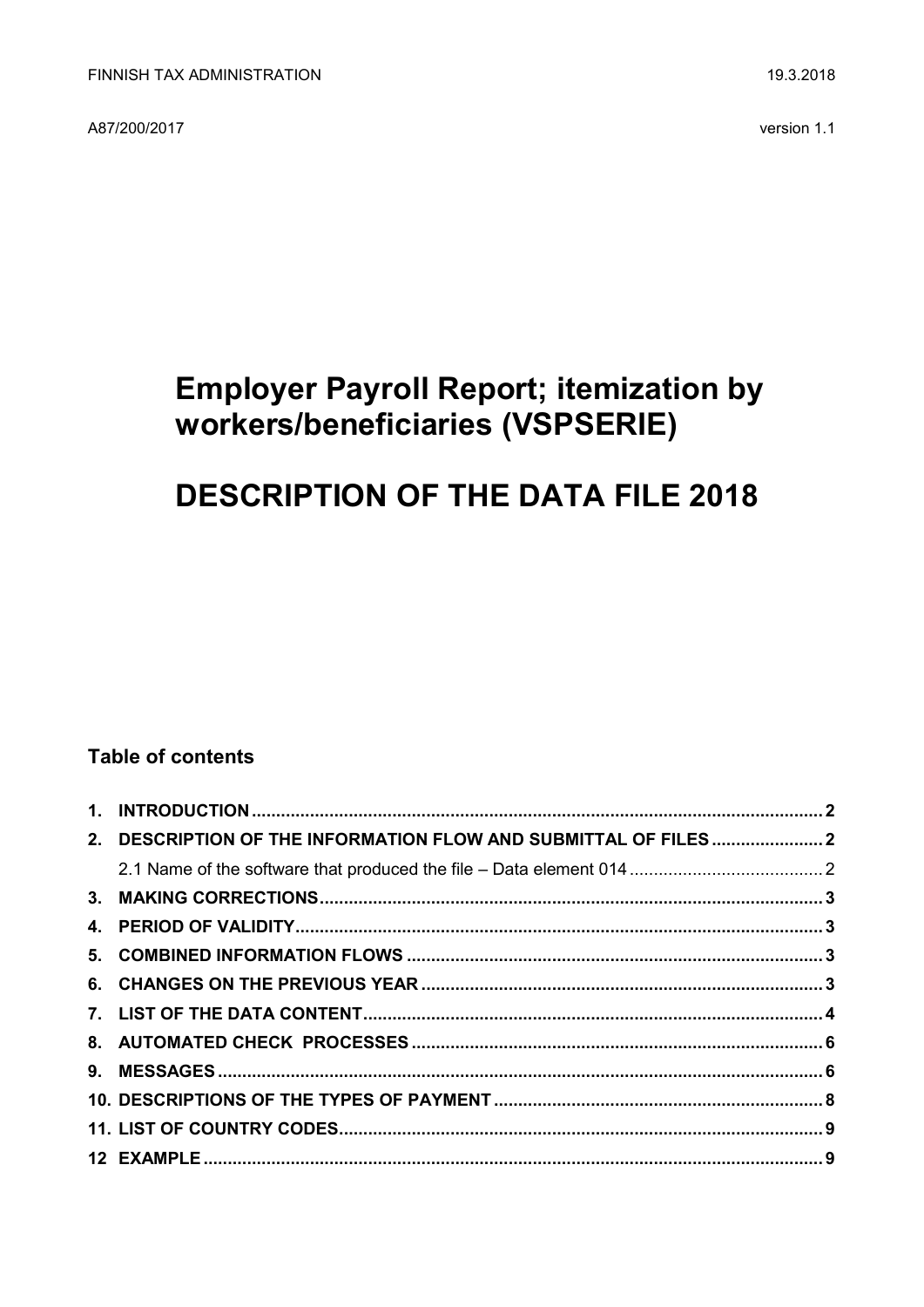## **Version history**

| <b>Date</b> | <b>Version</b> | <b>Description</b>                                                                          |
|-------------|----------------|---------------------------------------------------------------------------------------------|
| 2.1.2018    | 1.0            | First release concerning the 2018 taxable year.                                             |
| 27.3.2018   | 1.1            | Changed check error code #1078 $\rightarrow$ #1099.<br>Added values 5 and 5Y to check #1099 |
| 14.11.2018  |                | The due date was corrected to 4 February 2019 (previous version had 5 Feb).                 |

## <span id="page-1-0"></span>**1. INTRODUCTION**

This guidance explains the structure of the required inbound file and the check procedures that follow. For more information, see tax.fi > About us > Information and material on taxation > IT developers > e-Filing guidance > Electronic filing of information returns General description.

### <span id="page-1-1"></span>**2. DESCRIPTION OF THE INFORMATION FLOW AND SUBMITTAL OF FILES**

Employers and other similar payors must use the format discussed in this document when sending their Employer Payroll Reports (annual information) in accordance with the rules of the Official Decision of the Tax Administration on the Information-Reporting Requirement. The reporting concerns wages, salaries, fees and nonwage compensation.

The reporting must include itemizations of each beneficiary or recipient of wages etc. Instructions for setting up the itemizations are provided below.

If different software applications have been used for creating reports on wages, taxable reimbursement, tax-exempt reimbursement, there is a risk that the same amounts are reported twice. This is prevented by a new data element (014) for purposes of identifying the software. You must file your information returns electronically if you have had more than five (5) employees on the payroll in the course of the year. However, the requirement to use e-filing does not concern physical persons and estates of deceased physical persons unless they operate a trade, business, or agricultural farms/forestry units.

Regularly wage-paying employers with several registered accounting units (branch offices etc.) must submit their reports separately for every subaccounting unit.

For more information and instructions, go to the 'Annual Information Returns' pages of the Website, > Forms > Annual information.

You must report all the information discussed below if they have a connection with the payments you have made to your employees or other beneficiaries. **Examples**: It qualifies as a reason to file the Employer Payroll Report if you have made payments to someone, if you have withheld taxes on a payment, or if you have withheld tax-at-source on a payment.

For more information on how filers must identify themselves electronically, on the requirements on Katso ID and Katso Role, and on the information flow's check routine for authorizations, click [here.](https://www.ilmoitin.fi/webtamo/sivut/IlmoituslajiRoolit?kieli=en&tv=VSPSERIE)

### <span id="page-1-2"></span>**2.1 Name of the software that produced the file – Data element 014**

This data element (014) is mandatory, for purposes of identification, in the VSPSERIE, VSPSERIK, VSPSKUST, VSRAERIE and VSPSVYHT annual information flows.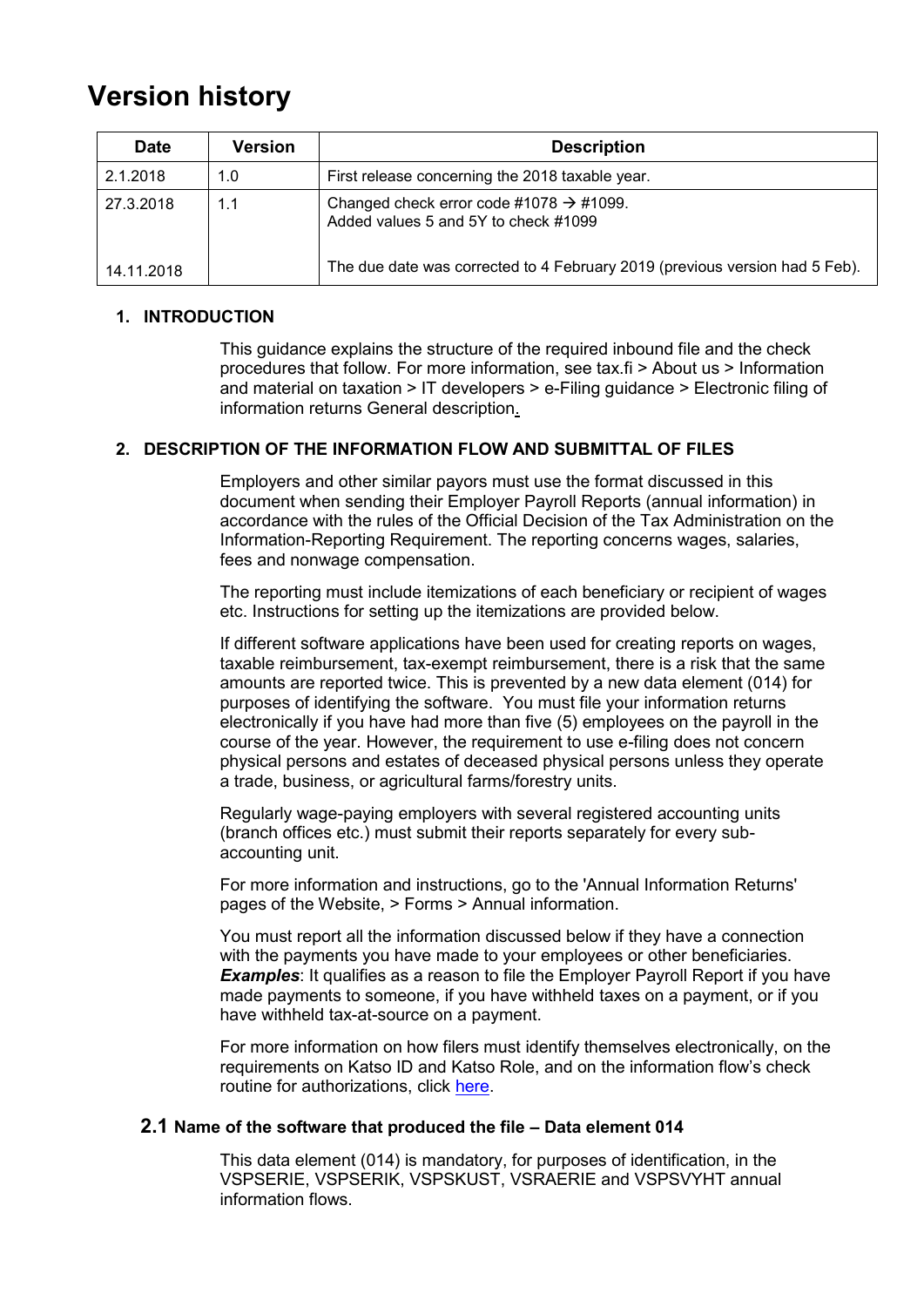In the future, the entry in 014 must contain the Business ID of the software provider company and two additional control characters. An underscore is required between the Business ID and the control characters. For the Business ID, it is mandatory to follow the exact format. The control characters are intended for the software provider company, so they can identify their software product according to their own needs.

The format of the name of software (014) data element is the following:

Y-TUNNUS\_AN2 ( 12 characters in total)

Example:

The provider of the "AccountingPro" software application has 6606611-7 as its Business ID. The provider not only sells "Accounting Pro" but also another application called "PayrollPro".

The entry in this data element should be:

014: 6606611-7\_AP (Accounting Pro)

014: 6606611-7\_PP (Payroll Pro)

If the software company does not have a Finnish Business ID, the dummy value 0000000-0 is permitted, for example, you can enter: 0000000-0\_U1.

If the software is developed independently by the payer reporting the annual information, enter the Business ID of the payer company in this field. Add control characters as appropriate.

### <span id="page-2-0"></span>**3. MAKING CORRECTIONS**

For more information, see tax.fi > About us > Information and material on taxation > IT developers > e-Filing guidance > Making corrections to e-filed submittals of information returns.

Please note the special requirement regarding this information flow:

We recommend that when making corrections, filers use the same information flow, and the same software, as they used for the original submittal.

#### <span id="page-2-1"></span>**4. PERIOD OF VALIDITY**

This specification sets out the requirements of file formatting that come into force 27 March 2018 and continue to be in force until a new version of this specification is released.

Due date of Employer Payroll Report filing is 4 February 2019.

#### <span id="page-2-2"></span>**5. COMBINED INFORMATION FLOWS**

You may send us the following flows in the same computer file as you are sending your VSPSERIE flow:

- VSPSVYHT
- VSRAERIE

### <span id="page-2-3"></span>**6. CHANGES ON THE PREVIOUS YEAR**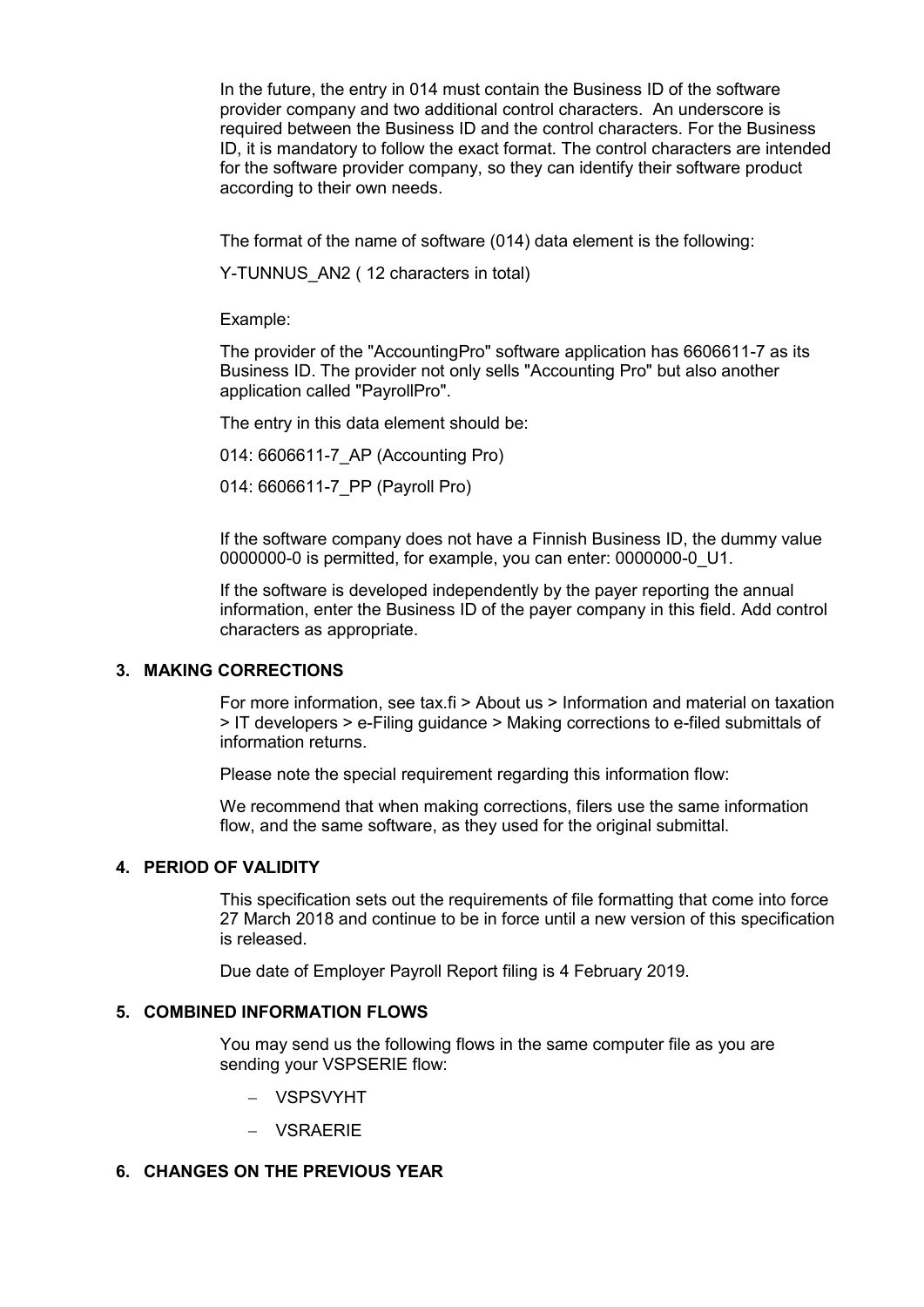| <b>Versio</b> | <b>Data Name</b> | Data element                               | <b>Description</b>                           |
|---------------|------------------|--------------------------------------------|----------------------------------------------|
| 1.1           | 12-13/084        | Type of Payment                            | Added checks for 5 and 5Y.                   |
|               | 278-288/135      | Employee stock options and stock<br>grants | Changed error code #1078 $\rightarrow$ #1099 |
| 1.0           | 15-18/058        | Year of payment                            | Year changed                                 |
|               | 125/123          | Company car benefit, age group             | Year information is changed                  |

## <span id="page-3-0"></span>**7. LIST OF THE DATA CONTENT**

| <b>Position</b> | Code Co | ndi<br>tio<br>nal | IТ. |        | $L/T$ Description                                                                                                                                                                                            | Format                            | Permissible<br>values                                                                                                                   |
|-----------------|---------|-------------------|-----|--------|--------------------------------------------------------------------------------------------------------------------------------------------------------------------------------------------------------------|-----------------------------------|-----------------------------------------------------------------------------------------------------------------------------------------|
| $1 - 8$         | 000     | ${\sf P}$         | T   |        | File identifier                                                                                                                                                                                              | AN <sub>8</sub>                   | <b>VSPSERIE</b>                                                                                                                         |
| 10              | 082     | V                 |     |        | Deletion                                                                                                                                                                                                     | A1                                | D                                                                                                                                       |
| $12 - 13$       | 084     | P                 | T   | $\ast$ | Type of Payment                                                                                                                                                                                              | AN <sub>2</sub>                   | P, PY, P3, 1, 1<br>Y, 2, 5, 6, 61,<br>H, H1, H2, PU<br>,H3,H4,H5,<br>H6, B, G, G1,<br>2Y,5Y,SA,<br>7K, 7L, 7M, 7<br>N,7Q,<br>PT, HT, YT |
| 15-18           | 058     | P                 | T   |        | Year of payment<br>The year of payment is the calendar year during<br>which the payment was made $-$ the year when<br>the income was earned is of no significance.                                           | <b>VVVV</b>                       | 2018                                                                                                                                    |
| 20-32           | 010     | $\mathsf{P}$      | T   |        | Payor's ID                                                                                                                                                                                                   | ALITP <sup>I</sup><br><b>HETU</b> |                                                                                                                                         |
| 36-46           | 083     | P                 | T   | $\ast$ | Beneficiary's personal identity code or business<br>ID                                                                                                                                                       | YTUNNUS  <br><b>HETU</b>          |                                                                                                                                         |
| 48-49           | 112     | V                 | T   |        | Month of payment/cross-trade time                                                                                                                                                                            | KK                                |                                                                                                                                         |
| 50-60           | 114     | V                 |     |        | Amount of wages/remuneration not including<br>fringe benefits                                                                                                                                                | R8,2                              |                                                                                                                                         |
| 61-71           | 115     | V                 |     |        | <b>Taxes withheld</b>                                                                                                                                                                                        | R8,2                              |                                                                                                                                         |
| 72-82           | 116     | V                 |     |        | Worker-paid pension insurance, unemployment R8,2<br>insurance contributions                                                                                                                                  |                                   |                                                                                                                                         |
| 83-93           | 117     | V                 |     |        | Amounts to be deducted before taxes are<br>withheld                                                                                                                                                          | R8,2                              |                                                                                                                                         |
| 94-104          | 120     | V                 |     |        | Company car benefit, taxable amount                                                                                                                                                                          | R8,2                              |                                                                                                                                         |
| 105-115         | 121     | V                 |     |        | Company car benefit, amount collected by the<br>employer                                                                                                                                                     | R8,2                              |                                                                                                                                         |
| 117-123         | 122     | V                 |     |        | Company car benefit, number of kilometres as<br>recorded in the driver's log                                                                                                                                 | $+N7$                             |                                                                                                                                         |
| 125             | 123     | $\vee$            |     |        | Company car benefit, age group<br>A (= Vehicles put on the road 2018, 2017, and<br>2016.<br>B (= Vehicles put on the road 2015, 2014, and<br>2013.<br>C (= Vehicles put on the road 2012or prior to<br>2011. | AN1                               | A,B,C,U                                                                                                                                 |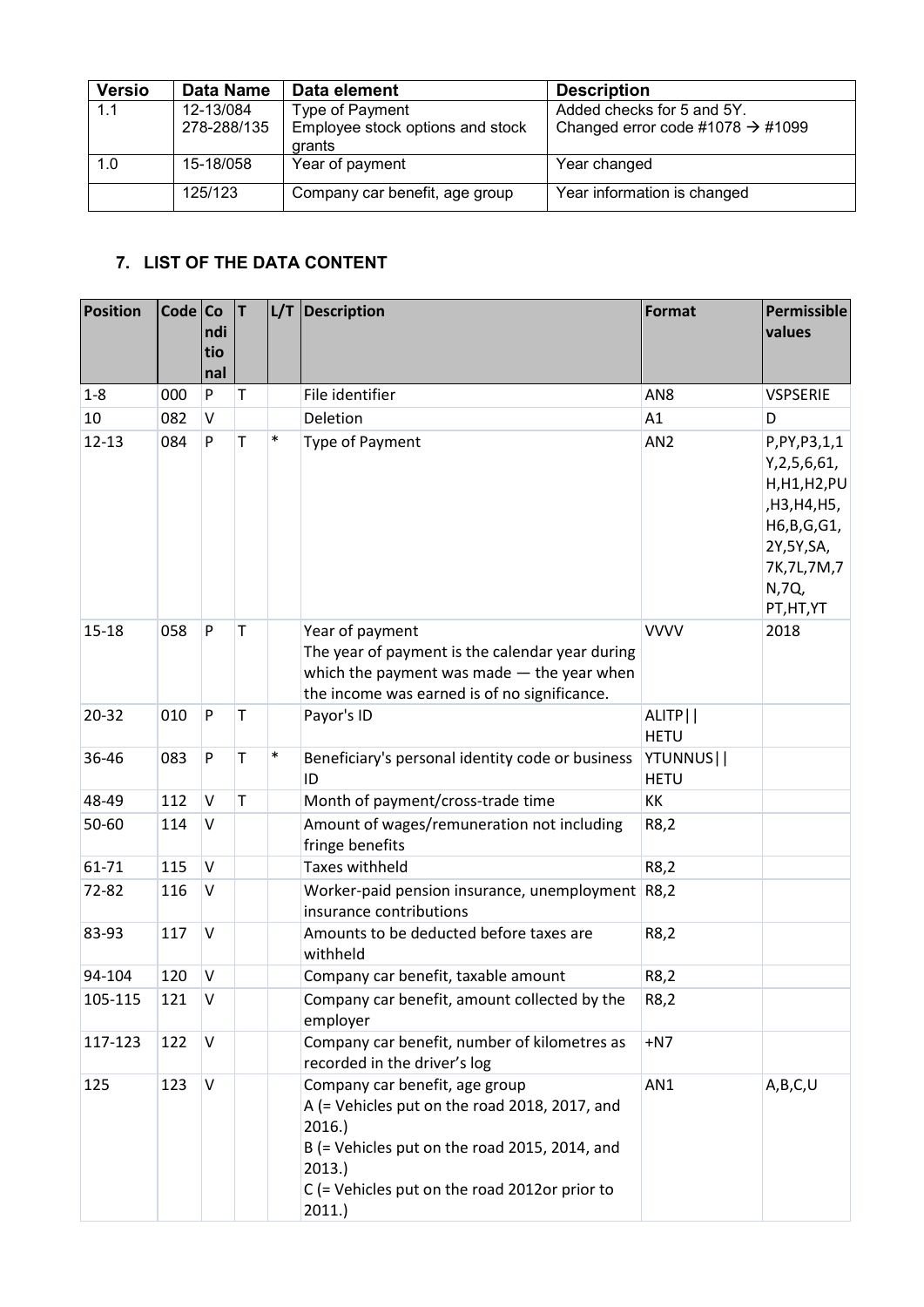|         |     |              |               | U (= Company cars given in foreign countries.)                                                                 |                  |     |
|---------|-----|--------------|---------------|----------------------------------------------------------------------------------------------------------------|------------------|-----|
| 127     | 124 | V            |               | Company car benefit; unlimited type<br>$(0=No, 1=Yes)$                                                         | N1               | 0,1 |
| 129     | 125 | $\vee$       |               | Company car benefit, limited type<br>$(0=No, 1=Yes)$                                                           | N1               | 0,1 |
| 130-140 | 130 | $\mathsf{V}$ |               | Benefit in the form of lower interest on home<br>loans                                                         | R8,2             |     |
| 141-151 | 140 | V            |               | OTHER FRINGE BENEFITS; TOTAL AMOUNT OF<br>OTHER TAXABLE BENEFITS                                               | R8,2             |     |
| 152-162 | 141 | $\vee$       |               | Other fringe benefits; amount collected by the<br>employer                                                     | R8,2             |     |
| 164     | 142 | $\mathsf{V}$ |               | Other fringe benefits, accommodation<br>$(0=No, 1=Yes)$                                                        | N1               | 0,1 |
| 166     | 143 | V            |               | Other fringe benefits, telephone<br>$(0=No, 1=Yes)$                                                            | N1               | 0,1 |
| 168     | 144 | $\mathsf{V}$ |               | Other fringe benefits, meals<br>$(0=No, 1=Yes)$                                                                | N1               | 0,1 |
| 170     | 145 | $\vee$       |               | Other fringe benefits, other benefit<br>$(0=No, 1=Yes)$                                                        | N1               | 0,1 |
| 172     | 146 | $\vee$       |               | The amount collected for the meal benefit<br>equals the tax value<br>$(0=No, 1=Yes)$                           | N1               | 0,1 |
| 173-183 | 150 | V            |               | Total of tax-exempt allowances for expenses,<br>daily (per diem) allowances etc.                               | R8,2             |     |
| 185     | 151 | V            |               | Tax-exempt allowance for expenses, full per<br>diem<br>$(0=No, 1=Yes)$                                         | N1               | 0,1 |
| 187     | 152 | V            |               | Tax-exempt allowance for expenses, partial per<br>diem<br>$(0=No, 1=Yes)$                                      | N1               | 0,1 |
| 189     | 153 | V            |               | Tax-exempt allowance for expenses, per diems<br>for overseas business trips<br>(0=No, 1=Yes)                   | N1               | 0,1 |
| 191     | 154 | V            |               | Tax-exempt allowance for expenses, meal<br>money<br>$(0=No, 1=Yes)$                                            | N1               | 0,1 |
| 193-200 | 155 | $\vee$       |               | Tax-exempt allowance for expenses, kilometres<br>as the base                                                   | $+NS$            |     |
| 201-211 | 156 | V            |               | Tax-exempt allowance for expenses, total<br>amount of paid tax-exempt allowance for<br>kilometres driven       | R8,2             |     |
| 212-222 | 157 | V            |               | Taxable allowance for special expenses                                                                         | R8,2             |     |
| 229-239 | 160 | V            |               | Contribution paid to a person elected for a<br>position of trust                                               | R8,2             |     |
| 240-250 | 149 | V            |               | Employer-subsidized commuter ticket,<br>exempted amount                                                        | R8,2             |     |
| 252-253 | 105 | V            | $\ast$<br>V/P | Country code in the case of 5, 5Y and 7Q types<br>of payment                                                   | <b>MAATUNNUS</b> |     |
| 254-277 |     |              |               | Reserve space                                                                                                  |                  |     |
| 278-288 | 135 | V            | $\ast$        | Employee stock options and stock grants                                                                        | R8,2             |     |
| 289-299 | 180 | V            |               | Employer-paid insurance premiums (for<br>collective additional pension insurance taken 6<br>may 2004 or later) | R8,2             |     |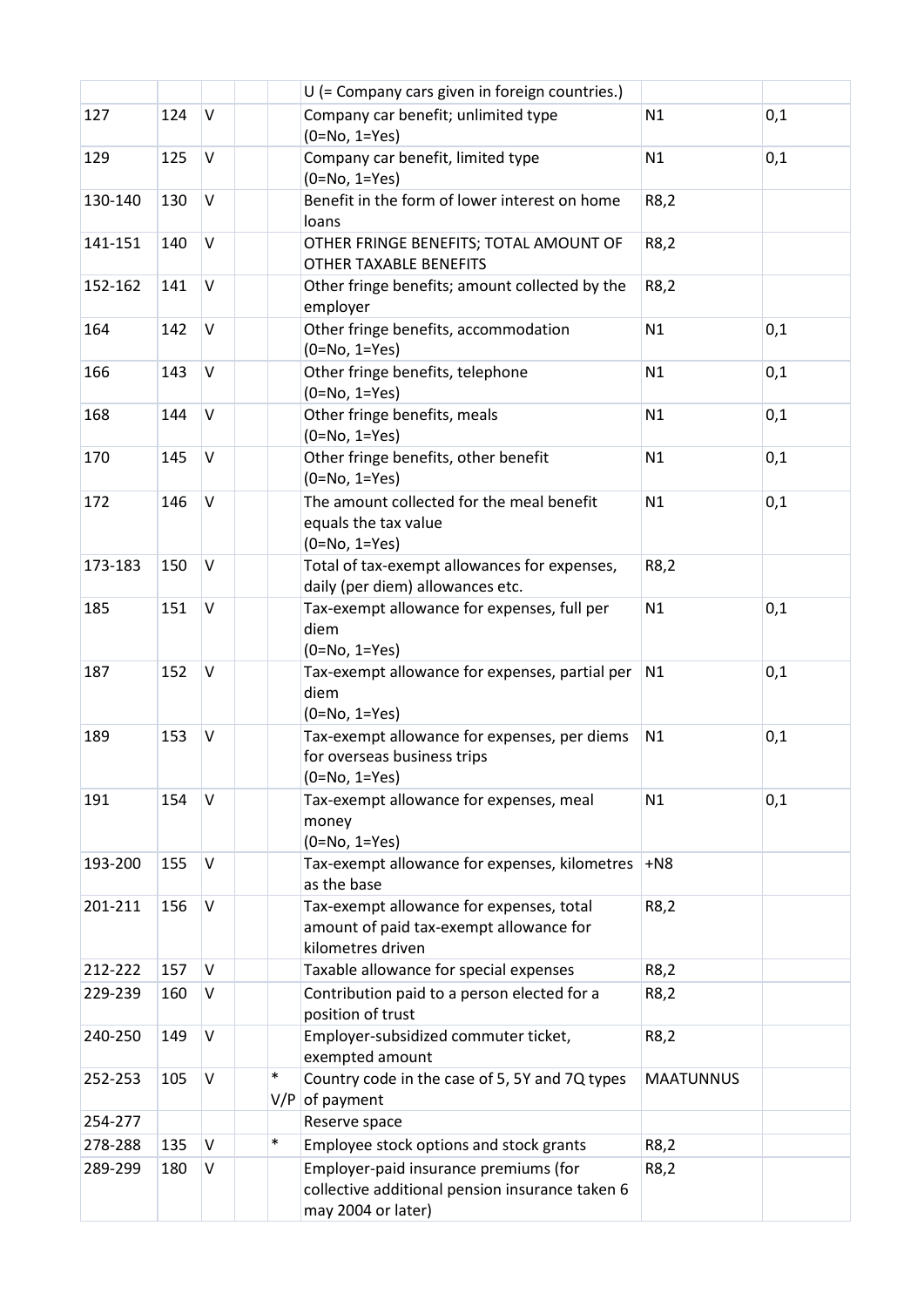| 300-310 | 181 | V            |     |               | Worker-paid insurance premiums (for collective<br>additional pension insurance taken 6 may 2004<br>or later)            | R8,2                             |
|---------|-----|--------------|-----|---------------|-------------------------------------------------------------------------------------------------------------------------|----------------------------------|
| 311-321 | 182 | V            |     |               | Payments of individual retirement pension<br>plans                                                                      | R8,2                             |
| 322-332 | 136 | $\mathsf{V}$ |     | $\ast$        | Payments of wages not included in the base of<br>health insurance contributions                                         | R8,2                             |
| 335-345 | 148 | V            |     |               | Employer-provided commuter ticket, the<br>taxable amount equated with wages, or the<br>amount collected from the worker | R8,2                             |
| 347-381 | 085 | V            | ET. | $\ast$<br>V/P | Beneficiary's name                                                                                                      | AN35                             |
| 383-405 | 048 | V            |     |               | Software application that produced the file                                                                             | AN35                             |
| 406-417 | 014 | P            |     |               | Name of the software that produced the file                                                                             | Y-TUNNUS AN2                     |
| 419-432 | 198 | P            |     |               | Soft-generated timestamp                                                                                                | <b>DDMMYYYY</b><br><b>HHMMSS</b> |
|         | 999 | P            |     |               | Final identifier                                                                                                        | N8                               |

## <span id="page-5-0"></span>**8. AUTOMATED CHECK PROCESSES**

| New /   | ID  | <b>Description of Calc. Rule / Check</b>                                     |
|---------|-----|------------------------------------------------------------------------------|
| Changed |     |                                                                              |
|         | 105 | Country Code is mandatory if Type of Payment is 5, 5Y, or 7Q.                |
|         |     |                                                                              |
|         |     |                                                                              |
|         |     | #445; Country Code is mandatory if Type of Payment is 5, 5Y, or 7Q.          |
|         | 136 | Data element 136 should not be populated unless Type of Payment is P, PY,    |
|         |     | 1, 1Y, YT, P3, 2, 2Y, 5, 5Y, 6, 7M, 7N, PT, H, HT, H2, H3, H4, H5, H6 or 7Q. |
|         |     |                                                                              |
|         |     | Do not populate 136 unless Type of Payment is P, PY, 1, 1Y, YT, P3, 2, 2Y,   |
|         |     | 5, 5Y, 6, 7M, 7N, PT, H, HT, H2, H3, H4, H5, H6 or 7Q.                       |
|         | 136 | Data element 136 should not be populated in connection with the H, HT, H2,   |
|         |     | H3, H4, H5, H6 and 7Q Types of Payment (084) unless the worker's age is      |
|         |     | younger than 16 or older than 68 years.                                      |
|         |     |                                                                              |
|         |     |                                                                              |
|         |     | #804;Do no populate 136 (pos. 323-332) when Type of Payment is H, HT,        |
|         |     | H2, H3, H4, H5, H6 or 7Q unless worker's age is younger than 16 or older     |
|         |     | than 68 years.                                                               |
|         | 083 | Beneficiary's name (085) is a mandatory field because you have entered a     |
|         | 085 | dummy identity code in the Personal ID or Business ID (083) field.           |
|         |     |                                                                              |
|         |     | #1070; Beneficiary's name (085) is mandatory under the circumstances: the    |
|         |     | personal ID or Business ID in (083) is a dummy identity code.                |
|         | 010 | The (010 and 083) ID codes cannot be the same.                               |
|         | 083 |                                                                              |
|         |     | #1308; Identity codes (010 and 083) cannot be the same.                      |
|         |     |                                                                              |

## <span id="page-5-1"></span>**9. MESSAGES**

| New/<br>Chan<br>ged | Code | Description of the message                                                |
|---------------------|------|---------------------------------------------------------------------------|
|                     | 114  | If you have entered a non-zero value in Tax withheld (115), you must also |
|                     | 115  | populate Amount of wages/remuneration not including fringe benefits (114) |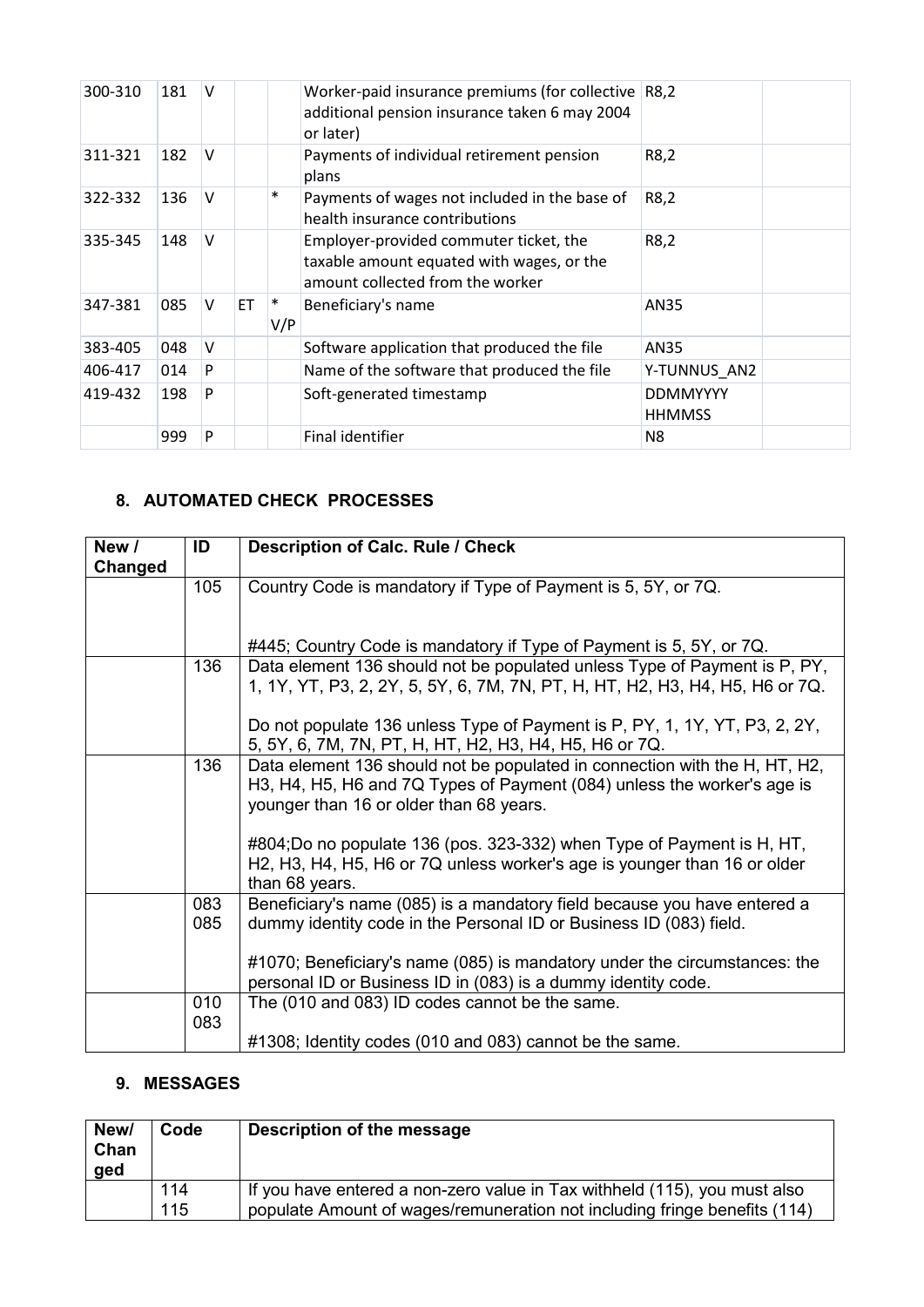|                                        | with a non-zero value.                                                                                                                                                                                                                                                                                                                                                                                                                                                                                                                                                                                                                      |
|----------------------------------------|---------------------------------------------------------------------------------------------------------------------------------------------------------------------------------------------------------------------------------------------------------------------------------------------------------------------------------------------------------------------------------------------------------------------------------------------------------------------------------------------------------------------------------------------------------------------------------------------------------------------------------------------|
|                                        | #1071; If you have entered a non-zero value in Tax withheld (115), you<br>must also populate Amount of wages/remuneration not including fringe<br>benefits (114) with a non-zero value.                                                                                                                                                                                                                                                                                                                                                                                                                                                     |
| 114<br>115                             | Tax withheld (115) cannot be greater than Amount of wages/remuneration<br>not including fringe benefits (114).                                                                                                                                                                                                                                                                                                                                                                                                                                                                                                                              |
|                                        | #1093; Tax withheld (115) cannot be greater than Amount of<br>wages/remuneration not including fringe benefits (114).                                                                                                                                                                                                                                                                                                                                                                                                                                                                                                                       |
| 084<br>114<br>115                      | If Type of Payment (084) is 5 or 5Y, Tax withheld (115) cannot be greater<br>than 3.5% in proportion to Amount of wages/remuneration not including<br>fringe benefits (114).                                                                                                                                                                                                                                                                                                                                                                                                                                                                |
|                                        | #1073; If Type of Payment (084) is 5 or 5Y, Tax withheld (115) cannot be<br>greater than 3.5% in proportion to Amount of wages/remuneration not<br>including fringe benefits (114).                                                                                                                                                                                                                                                                                                                                                                                                                                                         |
| 083<br>084<br>114<br>115<br>112        | If you entered a Business ID in the Beneficiary's personal identity code or<br>Business ID (083) field (excluding any natural persons who have a<br>Business ID), and Type of Payment (084) is G, G1 or H, Tax withheld (115)<br>and Amount of wages/remuneration not including fringe benefits (114) is<br>populated, you must also populate Month of payment/cross-trade time<br>(112).                                                                                                                                                                                                                                                   |
|                                        | #1074; Compensation paid to a natural person (having a Business ID) must<br>be reported for the entire year, whereas compensation paid to other<br>beneficiaries with a Business ID (general, limited partnerships, limited-<br>liability companies, cooperatives etc.) must be specified month-for-month.<br>If you entered a Business ID in the Beneficiary's personal identity code or<br>Business (083) field, and Type of Payment (084) is G, G1 or H, Tax withheld<br>(115) and Amount of wages/remuneration not including fringe benefits<br>(114) is populated, you must also populate Month of payment/cross-<br>trade time (112). |
| 084<br>112                             | If Type of Payment (084) is 2 or 2Y, you must populate Month of<br>payment/cross-trade time (112).                                                                                                                                                                                                                                                                                                                                                                                                                                                                                                                                          |
|                                        | #1075; If Type of Payment (084) is 2 or 2Y, you must populate Month of<br>payment/cross-trade time (112) in order to get the deduction.                                                                                                                                                                                                                                                                                                                                                                                                                                                                                                     |
| 114<br>115<br>117                      | The sum total of the values entered in Tax withheld (115) and in Amounts to<br>be deducted before taxes are withheld (117) cannot be greater than Amount<br>of wages/remuneration not including fringe benefits (114).                                                                                                                                                                                                                                                                                                                                                                                                                      |
|                                        | #1076; The sum total of the values entered in Tax withheld (115) and in<br>Amounts to be deducted before taxes are withheld (117) cannot be greater<br>than Amount of wages/remuneration not including fringe benefits (114).                                                                                                                                                                                                                                                                                                                                                                                                               |
| 084<br>447<br>116<br>130<br>135<br>140 | If Type of Payment (084) is other than 5, 5Y or 61, Worker-paid pension<br>insurance and unemployment insurance contribution (116) cannot be<br>greater than 13% in proportion to the sum of Amount of wages/remuneration<br>not including fringe benefits (114), Company car benefit, taxable (120),<br>Benefit in the form of lower interest rate (130), Employee stock options and<br>stock grants (135) and Other taxable fringe benefits (140).                                                                                                                                                                                        |
|                                        | #1077; If Type of Payment (084) is other than 5, 5Y or 61, Worker-paid<br>pension insurance and unemployment insurance contribution (116) cannot<br>be greater than 13% in proportion to the sum of Amount of<br>wages/remuneration not including fringe benefits (114), Company car<br>benefit, taxable (120), Benefit in the form of lower interest rate (130),                                                                                                                                                                                                                                                                           |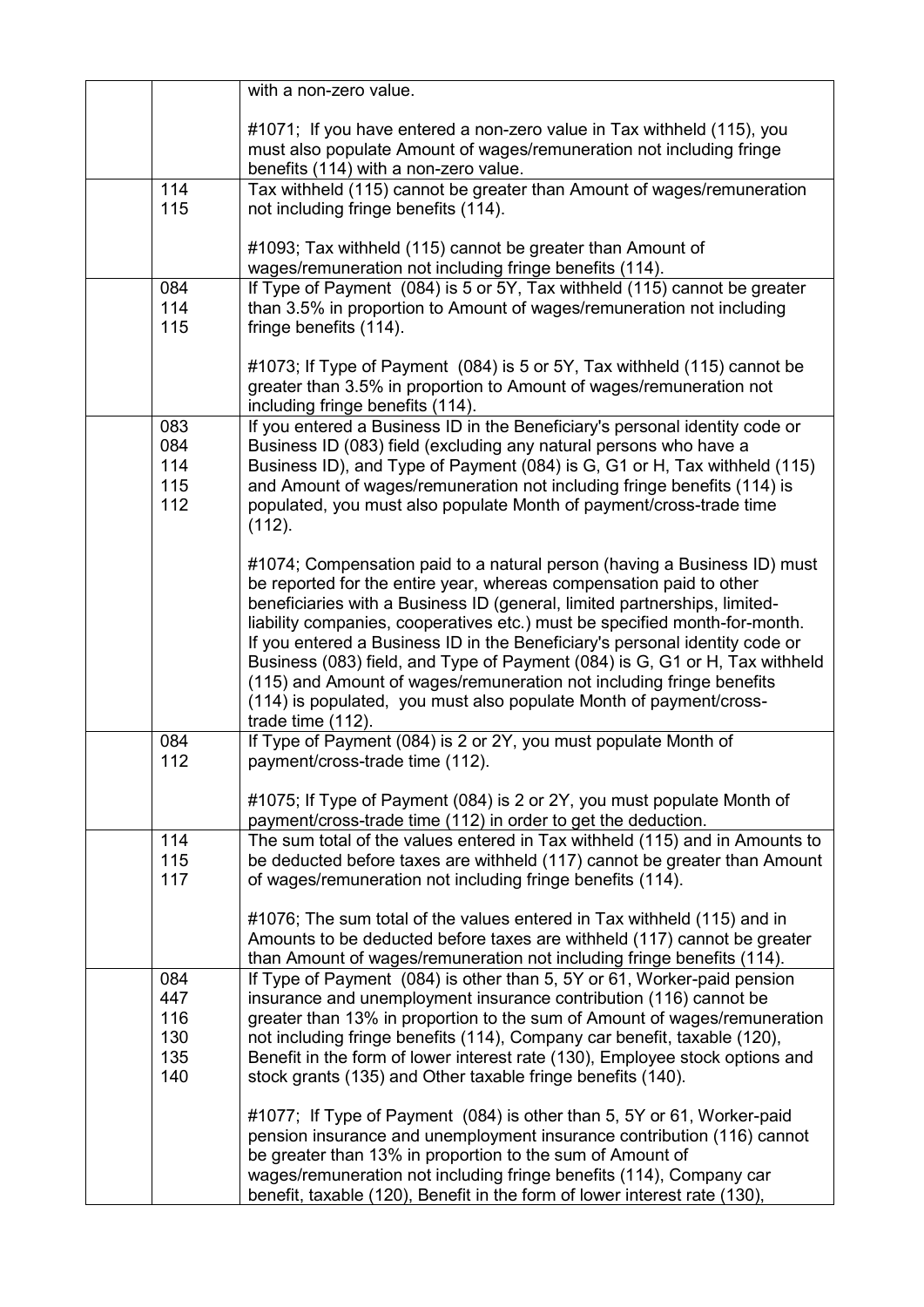|     | Employee stock options and stock grants (135) and Other taxable fringe<br>benefits (140). |
|-----|-------------------------------------------------------------------------------------------|
| 084 | A value that is not blank in Employee stock options and stock grants (135) is             |
| 135 | permitted only for Types of Payment (084) P, 1, 2, 5, 5Y, 7N, 7M, 7L, 7K                  |
|     | and 7Q.                                                                                   |
|     |                                                                                           |
|     | #1099; A value that is not blank in Employee stock options and stock grants               |
|     | (135) is permitted only for Types of Payment (084) P, 1, 2, 5, 5Y, 7N, 7M,                |
|     | 7L, 7K and 7Q.                                                                            |
| 084 | If Type of Payment (084) is P, 1, P3, 2, 6, 5, 5Y, 7M, 7N, PY, 1Y, 2Y, YT or              |
| 114 | PT, the value of Payments of wages not included in the base of health                     |
| 130 | insurance contributions (136) cannot be greater than the sum of Amount of                 |
| 136 | wages/remuneration not including fringe benefits (114), Company car                       |
| 140 | benefit, taxable (120) and Other taxable fringe benefits (140).                           |
|     |                                                                                           |
|     | #1079; If Type of Payment (084) is P, 1, P3, 2, 6, 5, 5Y, 7M, 7N, PY, 1Y, 2Y,             |
|     | YT or PT, the value of Payments of wages not included in the base of health               |
|     | insurance contributions (136) cannot be greater than the sum of Amount of                 |
|     | wages/remuneration not including fringe benefits (114), Company car                       |
|     | benefit, taxable (120) and Other taxable fringe benefits (140).                           |
| 084 | If Type of Payment (084) is not one of the following: P, 1, PT, P3, PY, YT,               |
| 150 | 1Y, 5, 5Y, 6, 61, H2, H3, H5, 7K, 7L, 7M, 7N, 7Q, you cannot populate the                 |
| 151 | 150, 151, 152, 153, 154, 155, 156 fields/data elements.                                   |
| 152 |                                                                                           |
| 153 |                                                                                           |
| 154 | #1080; If Type of Payment (084) is not one of the following: P, 1, PT, P3,                |
| 155 | PY, YT, 1Y, 5, 5Y, 6, 61, H2, H3, H5, 7K, 7L, 7M, 7N, 7Q, do not populate                 |
| 156 | the 150, 151, 152, 153, 154, 155, 156 data elements.                                      |
| 084 | If the only populated data elements are (besides mandatory entries and filer              |
| 085 | identification) 150, 151, 152, 153, 154, 155, and 156:                                    |
| 014 |                                                                                           |
| 112 |                                                                                           |
| 150 |                                                                                           |
| 151 |                                                                                           |
| 152 |                                                                                           |
| 153 | #1120; Are you sure you only want to report tax-exempt expense                            |
| 154 | reimbursement?                                                                            |
| 155 | If that is your only payment (positions 150 to 156),                                      |
| 156 | use the VSPSKUST information flow instead.                                                |

### <span id="page-7-0"></span>**10. DESCRIPTIONS OF THE TYPES OF PAYMENT**

- P Wages from principal employment
- PY Wages paid to a self-employed individual
- PT Dividends based on a shareholder's work effort (taxable as wages)
- YT Dividends based on a shareholder's, insured under the YEL/MYEL pension laws, work effort (taxable as wages)
- P3 Wages paid to a municipal daycare provider
- PU Wages, sourced from a special fund, paid to an athlete/sportsman
- 1 Wages from sideline employment
- 1Y Wages from sideline employment, paid to a self-employed individual
- SA Supplementary daily allowance sourced from a health insurance fund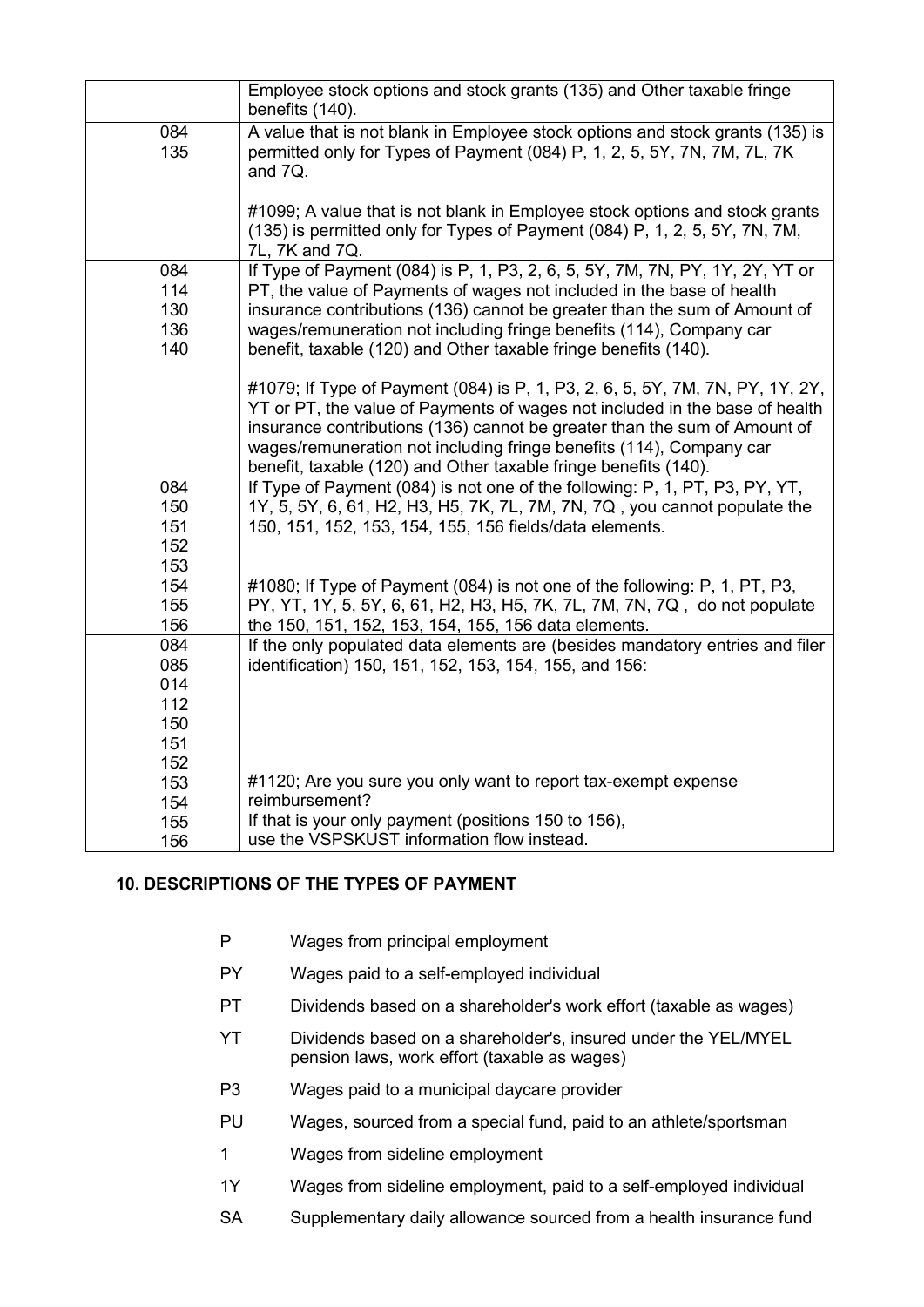2 Seafarer's income

2Y Seafarer's income paid to a self-employed individual

5 Wages (as the basis for insurance premium computation), subject to the six-month rule

5Y Wages subject to the six-month rule if paid to a self-employed individual

6 Wages paid as a substitute payor including paid amounts of 'pay security' (§ 9.2 Prepayment Act)

61 Wages paid as a substitute payor under the six-month rule

H Nonwage compensation for work (= trade income)

HT Dividends based on a shareholder's work effort (taxable as trade income)

- H1 Fund units in an employee mutual fund
- H2 Athlete's or sportsman's fees
- H3 Household employee's fees and expenses
- H4 Other taxable earned income
- H5 Reimbursement paid by a nonprofit organisation
- H6 Reimbursement for costs, paid to a conciliator
- B Pension paid by employer
- G Compensation for use (royalties); taxable as earned income

G1 Payments taxable as capital income (such as royalties i.e. compensation for use, interest accrued on a wage claim etc.)

- 7K Wages paid by an employer to a worker not covered by Finnish social insurance
- 7L Wages paid by a foreign employer to a worker not covered by Finnish social insurance
- 7M Wages paid by a foreign employer to a worker under Finnish social insurance
- 7N Wages paid by a foreign employer having the responsibility to pay and discharge the worker's taxes (employment contract Net-of-tax)
- 7Q Wages paid by a foreign employer to a worker who stayed max. 183 days in Finland during the tax-treaty-defined period

## <span id="page-8-0"></span>**11. LIST OF COUNTRY CODES**

For the country codes of the countries that have a tax treaty, go to [List of country](https://www.ilmoitin.fi/webtamo/sivut/ExcelPohjat?6&kieli=en)  [codes.](https://www.ilmoitin.fi/webtamo/sivut/ExcelPohjat?6&kieli=en)

### <span id="page-8-1"></span>**12. EXAMPLE**

A file is submitted containing two itemizations, filing code VSPSERIE; two wage earners are itemized.